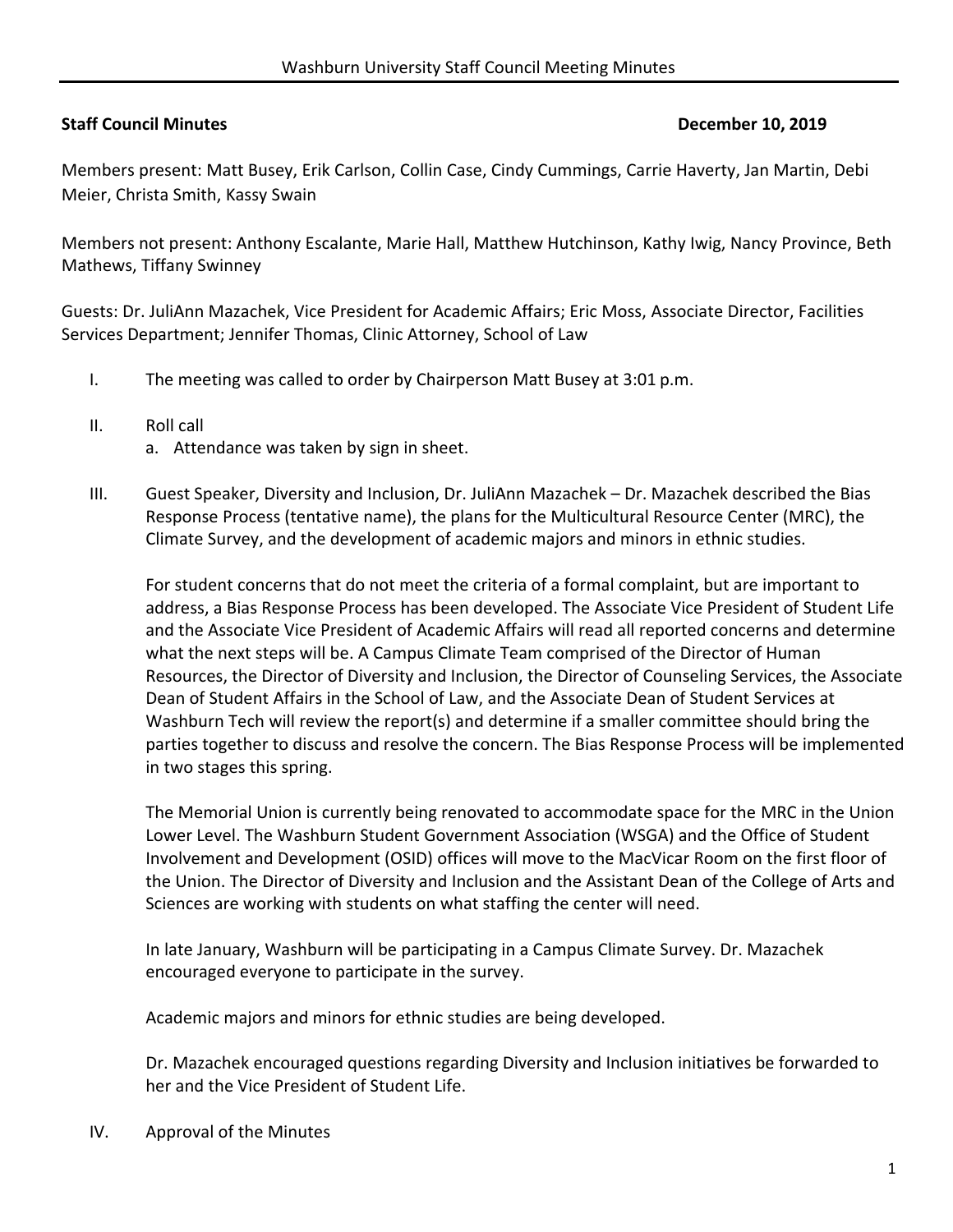- a. The November 12, 2019 minutes were presented for approval. A quorum was not reached. Approval of the minutes will be sought via email.
- V. Committee Reports
	- a. Chair Report ‐ Matt has not been able to meet with President Farley yet.
	- b. Board of Regents Meeting Update The primary topic was the new School of Law building approval of \$33 mil. \$20 mil is from Washburn funding and the remaining \$13 mil will come from fundraising. \$10 mil has been raised to date.
	- c. All Faculty/Staff Email and Posting Committee Matthew was absent. Nothing to report.
	- d. Benefits Committee Has not yet met. Matt plans to have a separate meeting with the Director of Human Resources soon.
	- e. Food Advisory Committee Debi summarized the topics from the previous meeting. Chick‐Fil‐A is coming to the Union Market. The refreshing of the Corner Store and Union Market is occurring next year. Debi emailed Janel about clarifications with the dining app. The Director of Chartwells didn't realize that people may want to provide suggestions and the current mode wasn't working well. They are willing to take suggestions. Additionally, if student organizations order food, call Chartwell's to ask for a discount.
	- f. Parking Ticket Committee Carrie and Kassy received an email from the committee noting that nothing has been scheduled. Nothing to report.
	- g. Safety Committee Beth was absent. Nothing to report.

### VI. Old Business

- a. Shared Leave Policy Discussion Staff Council would like to see the donation requirement eliminated, and lower maximum after you donate or no donation of leave at all. Jennifer Thomas relayed a personal story, and the current policy at KU. Matt will check with the Director of Human Resources to see how much wiggle room is in the current policy and form an ad hoc committee to draft a proposal.
- b. WSGA Smoking Locations on Campus Policy‐ Christa contacted the WSGA president and asked about the status. They are forming an ad hoc committee for follow‐up issues like this. Christa will continue to follow‐up.
- VII. New Business
	- a. Addition of Bereavement Leave and Maternity/Paternity Leave to Benefits ‐ further discussion on these topics are needed.
	- b. Use of Sick Leave to Care for Pets Benefits Committee would have to review it.
	- c. Long Term Care Insurance Option Washburn employees are currently offered a long‐term disability benefit, but no long term care insurance option. Eric Moss discussed the implications of not having long term care insurance. Medicaid requires that you spend down your personal assets to \$2,000 or below before Medicaid will provide financial assistance for long term care, and he shared a personal story. Transamerica is the company that he went through for long term care insurance. KU currently offers this benefit through the Miller Group, and employees pay in. Further work is needed to review all the KBOR institutions benefits and providers.